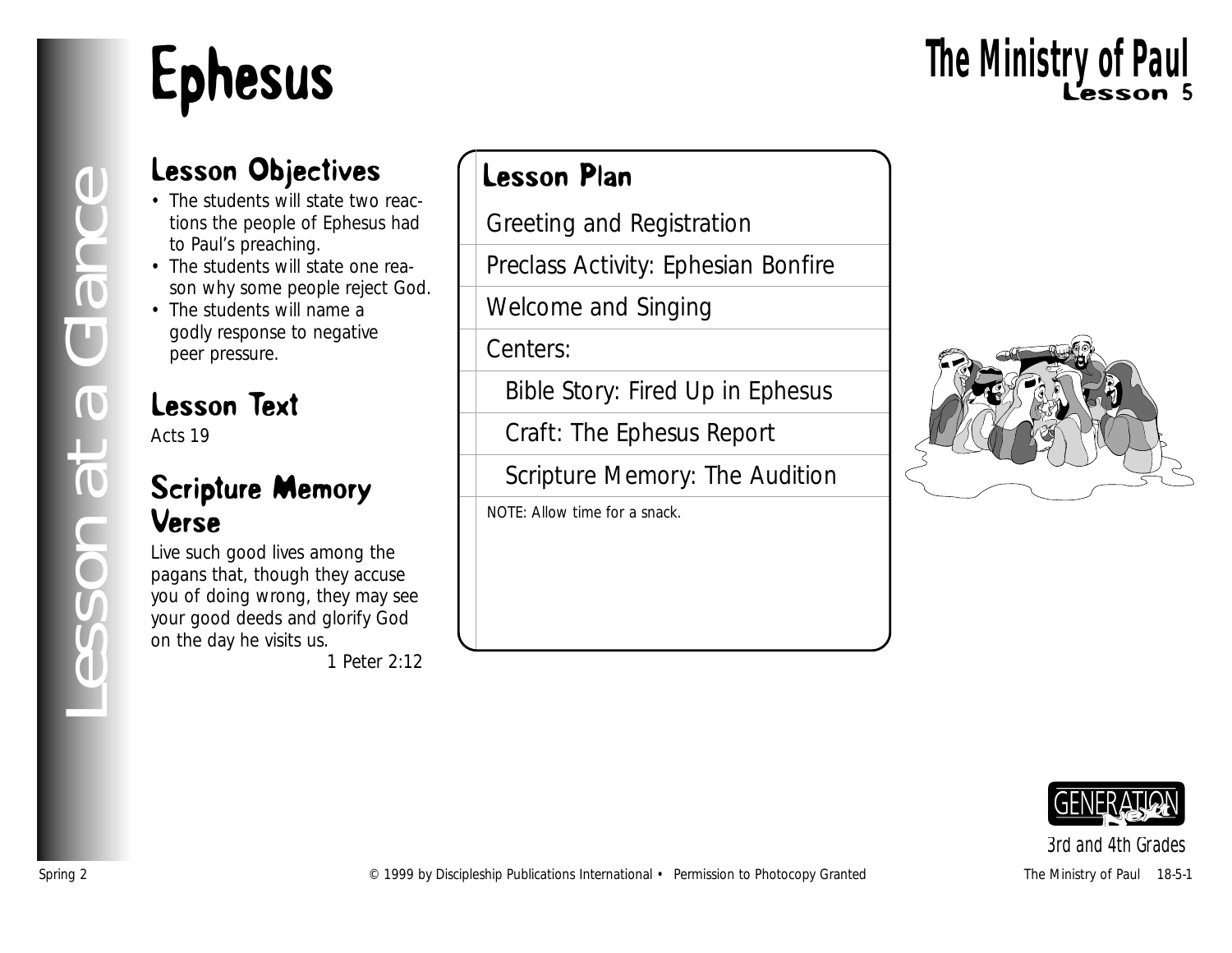# Ephesus The Ministry of Paul **The Ministry of Phesis Contrary of Paul Contrary of Phesison 5<br>
Prophesian Bonfire**

# Ephesian Bonfire

The students will preview today's lesson as they make items that will be used during the Bible Story.

# **Materials**

**R**

**E**

**•**

**C**

**L**

**A**

**S**

**S**

*For each student:*

- construction paper: brown, white, red, yellow, orange
- cardboard tube, about 11"
- glue stick
- tape
- yarn
- crayons or markers
- *For the teacher:*
- large, shallow box (suggest box for a case of soda)

# Preparation

Prepare the samples of a log, scroll and flame to show the students.

## Instructions

- 1. Greet the students as they arrive. Explain that in today's lesson they will learn about Paul's missionary journey and exciting adventures in Ephesus. Explain that in this activity they will be making props for a bonfire that will be used in the Bible Story. Show the samples you prepared.
- 2. Distribute materials to the students. Encourage them to work together to make at least one of each item, using the following instructions:
	- A. To make the log: have the students use black or brown crayon to draw bark on some brown paper. Then have them use the glue stick to cover the cardboard tube with the brown paper "bark."
	- B. To make the scroll: have the students write out "Acts 19:19" on a white piece of paper and roll it up and tie it with a piece of yarn.
	- C. To make the flames: have the students cut out flame shapes from the red, orange and yellow paper.
- 3. Collect the logs as the students finish and arrange them in the box as for a bonfire. Collect and layer the scrolls and flames to give the effect of a fire.
- 4. When the bonfire is completed, give it to the Bible Story teacher.

# Teacher Tips

- Encourage each student to make as many of each item as time permits.
- Prepare a few extra logs.



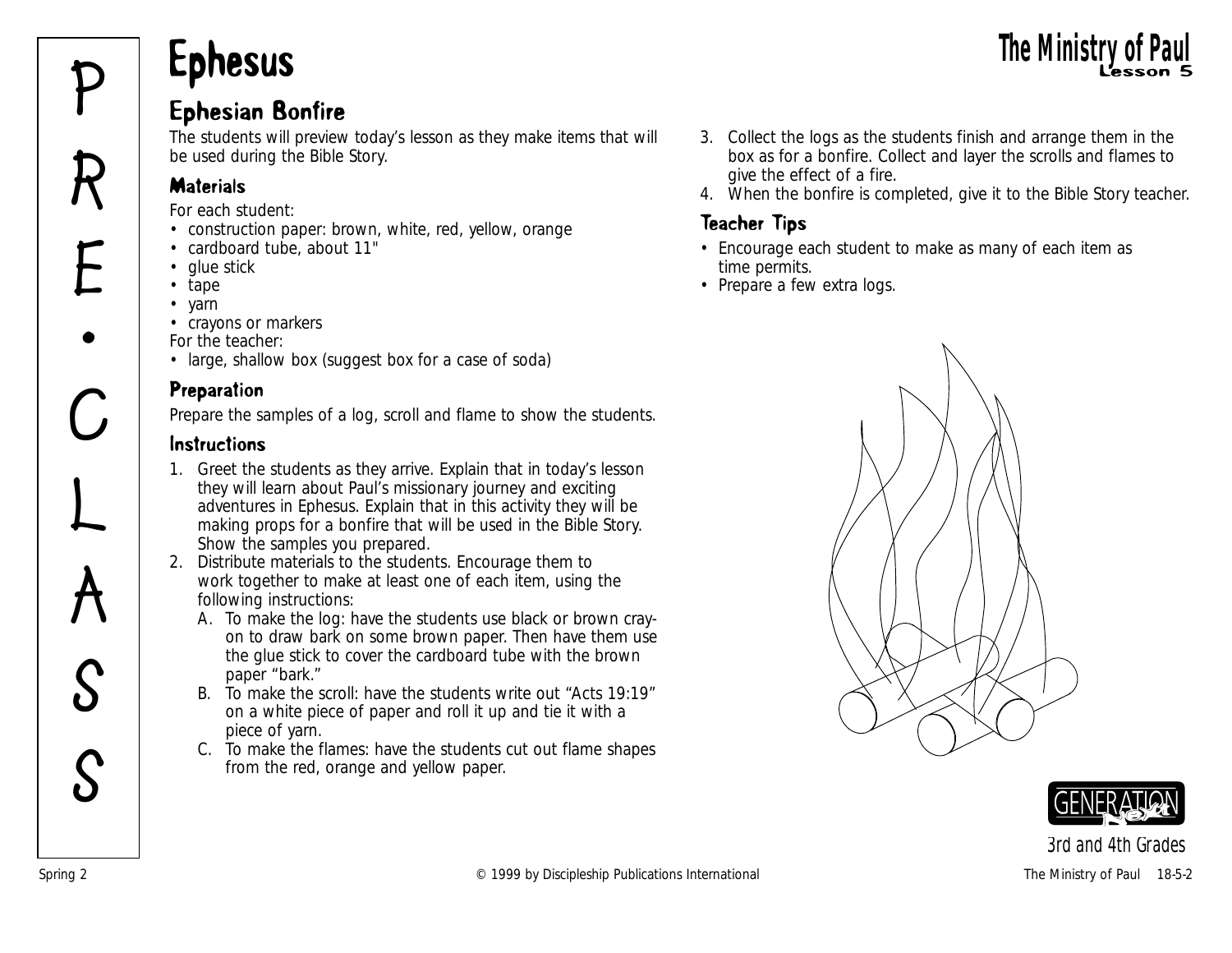# Ephesus The Ministry of Paul

# Fired Up in Ephesus

The students will participate in the story of Paul in Ephesus.

#### **Materials**

*For each student:*

- 1 envelope
- *For the teacher:*
- bonfire from Preclass Activity
- 4 sheets of poster board, 8" x 11"
- marker
- scissors

*Reproducible Pages:*

• Page A, 1 copy for each student

# Preparation

- 1. Using your copy of Reproducible Page A as a guide, write one of each phrase onto the poster boards. These will be your cue cards for the story.
- 2. Cut out each phrase from the copies of Reproducible Page A and place in an envelope for each student.
- 3. Place the bonfire in the middle of your story area.
- 4. Practice reading the Bible Story with lots of expression, using your cue cards.

# Introducing the Bible Story

Have the students sit in a circle around the bonfire. Have them open their Bibles to Acts 19. Explain that today's Bible Story about Paul's missionary journey to Ephesus is found in Acts 19. Tell the students that throughout today's story, they will hold up cards to show their response to the things that happened to Paul on this journey.

Show the students the cue cards you prepared and the envelopes. Tell the students that as you tell the story, you will stop and let them hold up the words that they think best fit the situation. Then you will hold up the answer and they can compare the words they are holding to yours.

Distribute the envelopes. Hold up each of your papers and have the students hold up each of their matching words with you. Read each one out loud to the group with expression.

# Presenting the Bible Story

The following is taken from Acts 19. Directions have been added for the cue cards.

While Apollos was at Corinth, Paul took the road inland and arrived at Ephesus. There he found some disciples and asked them, "Did you receive the Holy Spirit when you believed?"

They answered, "No, we have not even heard that there is a Holy Spirit."

(Stop for students' response. Show cue card: UH, OH!)

So Paul asked, "Then what baptism did you receive?" "John's baptism," they replied.

Paul said, "John's baptism was a baptism of repentance. He told the people to believe in the one coming after him, that is, in Jesus." On hearing this, they were baptized into the name of the Lord Jesus. (Stop for students' response. Show cue card: AMEN!)

When Paul placed his hands on them, the Holy Spirit came on them, and they spoke in tongues and prophesied. There were about twelve men in all.

Paul entered the synagogue and taught boldly there for three months, preaching about the kingdom of God. But some of them became stubborn; they refused to believe and publicly spoke against Paul's teachings. (Stop for students' response. Show cue card: WATCH OUT, PAUL!)

So Paul left them. He took the disciples with him and had discussions daily in the lecture hall of Tyrannus. This went on for two years, so that all the Jews and Greeks who lived in the province of Asia heard the word of the Lord. (Stop for students' response. Show cue cards: WOW! and AMEN!)

God did extraordinary miracles through Paul, so that even handkerchiefs and aprons that had touched him were taken to the sick, and their illnesses were cured and the evil spirits left them. (Stop for students' response. Show cue card: WOW!)

Now some other people saw Paul do this and tried it themselves.

There were some Jews, called the seven sons of Sceva, who wanted to try and drive out evil spirits in the name of the Lord Jesus. Sceva was a Jewish priest. His sons said, "In the name of Jesus, who Paul preaches, I com-



*3rd and 4th Grades*

Y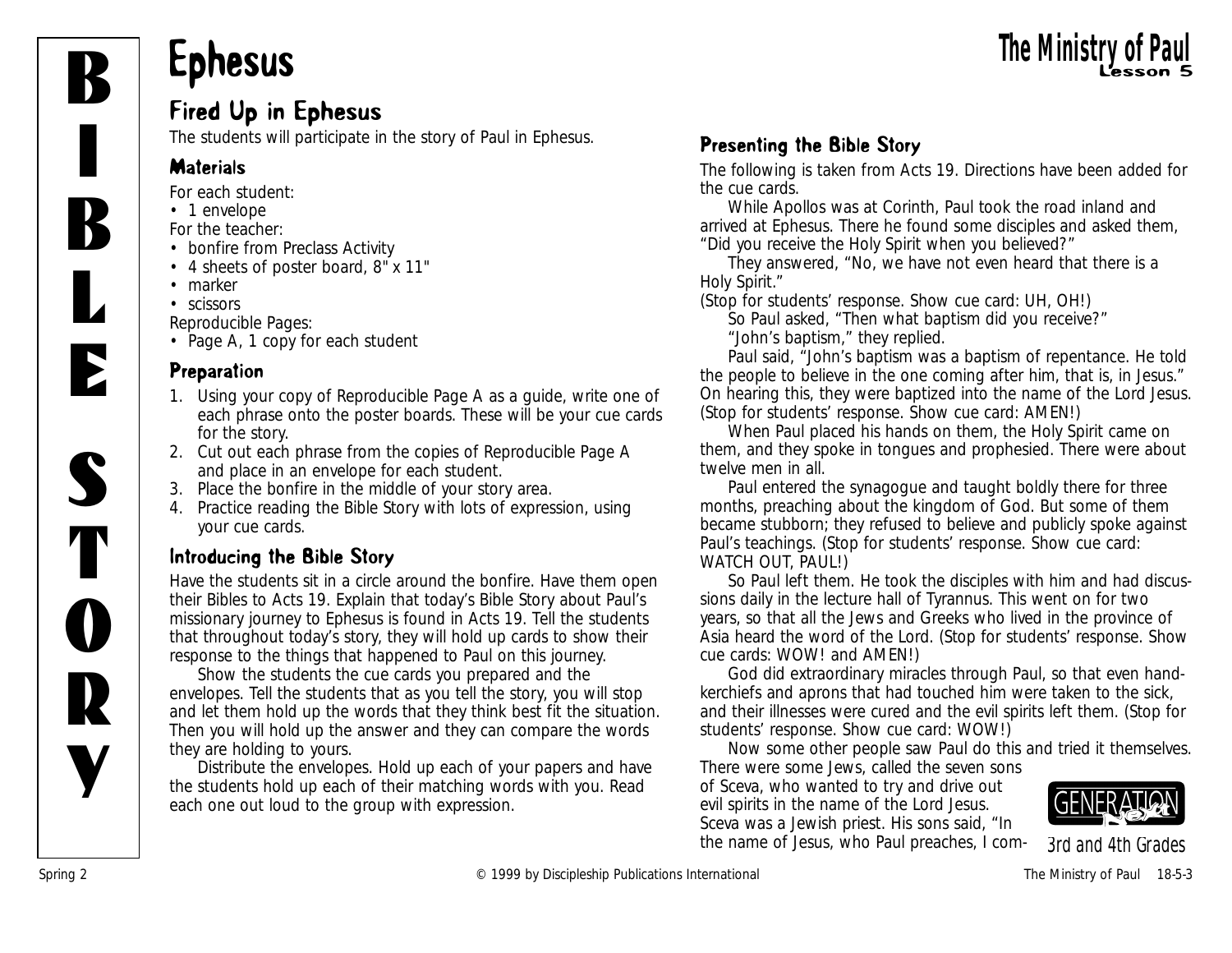# Ephesus The Ministry of Paul **Ephesus** The Ministry of Paul

mand you to come out." One day, the evil spirit answered them, "Jesus I know, and I know about Paul, but who are you?" Then the man who had the evil spirit jumped on them and overpowered them all. He gave them such a beating that they ran out of the house naked and bleeding. (Stop for students' response. Show cue card: WOW!)

Jews and Greeks who heard of this began to hold the name of the Lord Jesus in high honor. Many of those who believed came forward and confessed and repented of their evil deeds. (Stop for students' response. Show cue card: AMEN!) A number who had practiced sorcery brought their scrolls together and burned them publicly. When they calculated the value of the scrolls, the total came to fifty thousand drachmas, which would be over 2 million dollars today! (Stop for students' response. Show cue card: WOW!) It was like a large bonfire. Many scrolls were burned! Many more were burned than our bonfire here. In this way the word of the Lord spread widely and grew in power.

About that time there arose a great disturbance about Paul's message. (Stop for students' response. Show cue card: UH, OH!) A silversmith named Demetrius brought in a lot of business for the men who made silver shrines of Artemis, the false goddess of Ephesus. He called the craftsmen together and told them that because of Paul's message they were in danger of losing all their business. (Stop for students' response. Show cue card: WATCH OUT, PAUL!)

When they heard this, they were furious and began shouting: "Great is Artemis of the Ephesians!" The whole city was in an uproar. The people seized some disciples and rushed into the theater. Paul wanted to speak to the crowd, but the disciples would not let him for fear that he would be killed. Even some of the government officials who were friends of Paul begged him not to go in. (Stop for students' response. Show cue card: WATCH OUT, PAUL!)

The assembly was in confusion: Some were shouting one thing, some another. For about two hours the crowd shouted all together, "Great is Artemis of the Ephesians!" (Stop for students' response. Show cue card: WOW!)

Finally, the city clerk quieted the crowd. He told them not to do anything rash. He reminded them that the disciples did not do anything wrong. (Stop for students' response. Show cue card: AMEN!) The clerk told them that if Demetrius and the other craftsmen had a problem with Paul, they should settle it in the court. He warned the crowd they were in danger of being charged with rioting. He dismissed the assembly and everyone went home. After this, Paul met with the disciples and encouraged them and then set off for Macedonia. (Stop for students' response. Show cue card: WOW!)

#### Sharing with Others

*What do you think was the most amazing event that happened to Paul in Ephesus? What are some of the ways people responded to Paul's preaching? The time that Paul spent in Ephesus was very exciting. Many people believed even though difficult things happened. Name one person with whom you can share this exciting story.* Close with a prayer thanking God for Paul's great impact in Ephesus.

# Teacher Tips

- Encourage the students to pray to have a strong faith like Paul's.
- Allow some flexibility in the students' responses. More than one answer may be suitable.
- Save the logs and flames to use again for the "campfire" prop in Unit 18 Lesson 7 Bible Story.

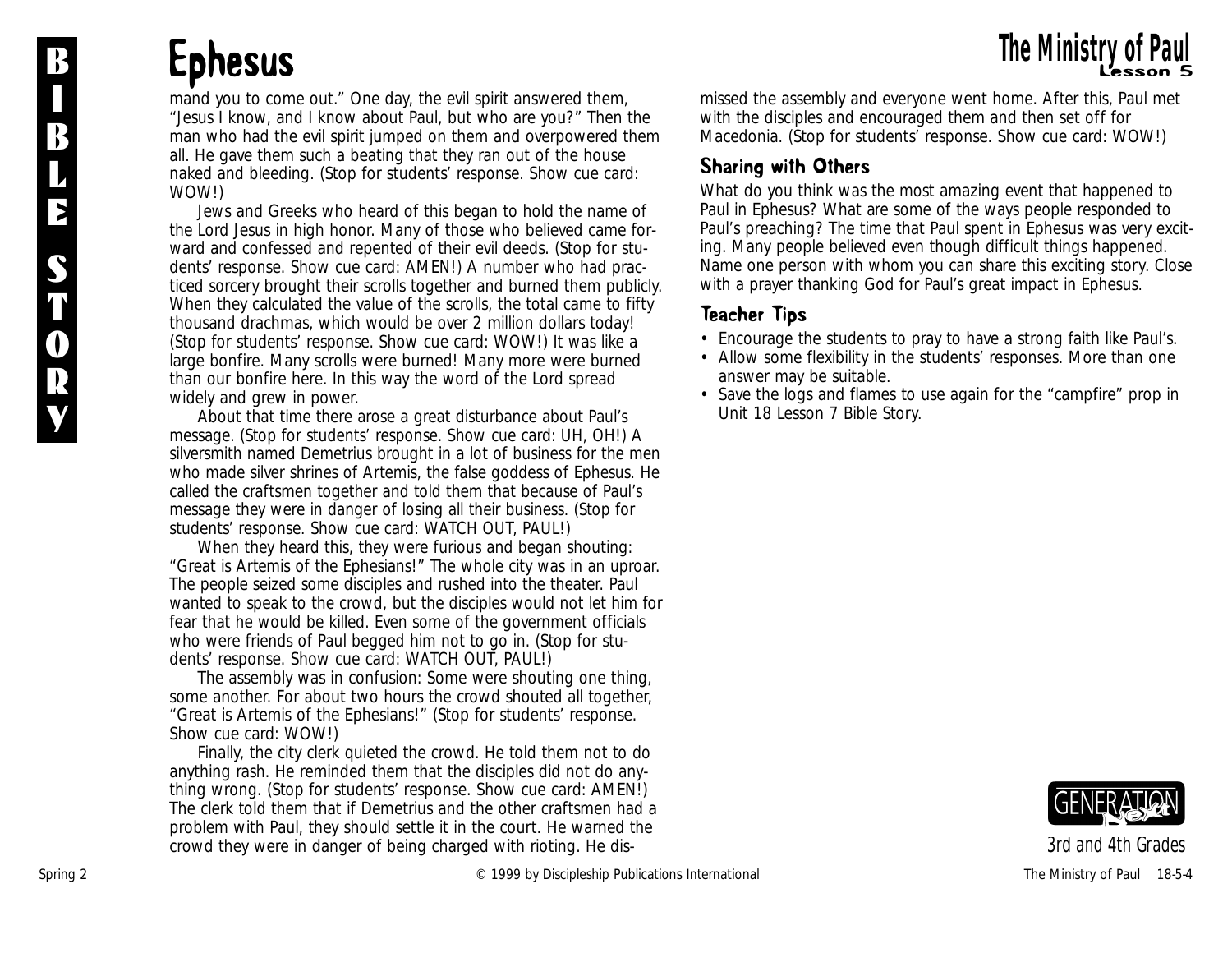# The Ephesus Report

The students will make book reports on what happened in Ephesus.

## **Materials**

*For each student:*

- 1 piece of construction paper, 9" x 12"
- markers, crayons or colored pencils
- scissors
- glue stick

*Reproducible Pages:*

• Page B, 1 copy for each student

# Preparation

Make a sample of the report to show the students.

# Instructions

F

T

C

R

- 1. Introduce today's activity: *In today's lesson you will be learning about Paul's travels to a city named Ephesus. You will be making a report of what happened there.* Show them your report including the cover and the article inside it.
- 2. Distribute the construction paper. Have the students fold the paper in half horizontally.
- 3. Distribute the scissors and the copies of Reproducible Page B. Have the students cut out the article and glue it inside their report. See Figure A.
- 4. Distribute the crayons. Have the students color in the key words and the main headline. Have them cut these out and glue them to the cover of their reports. See Figure B.
- 5. Have the students write their names on the back of their covers.

# Conclusion

If time permits, have the students read the article to themselves. Close with a prayer for the students to respond positively to God's word.

# Teacher Tips

• As an added challenge, have the students find the key words in the article and circle them.



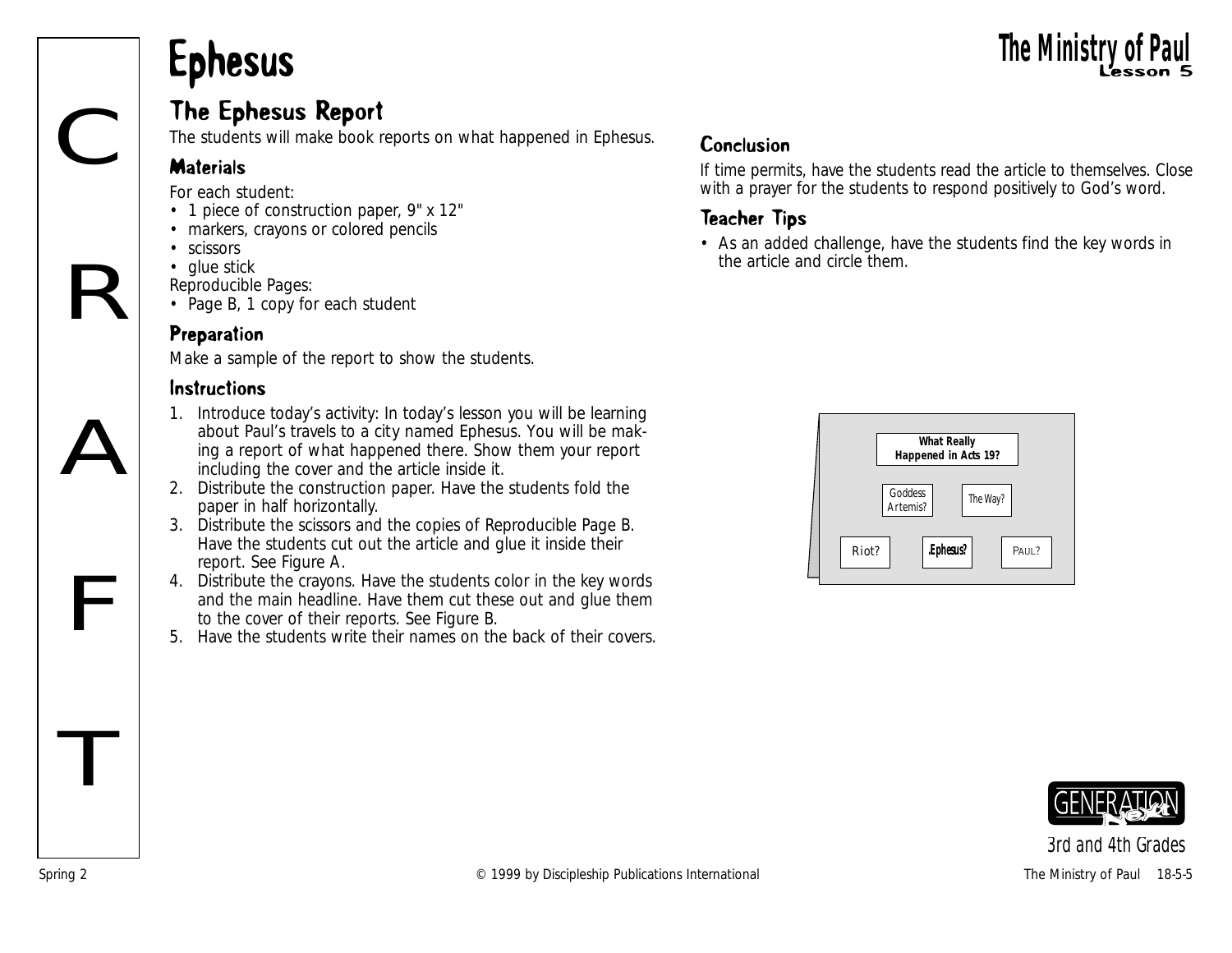

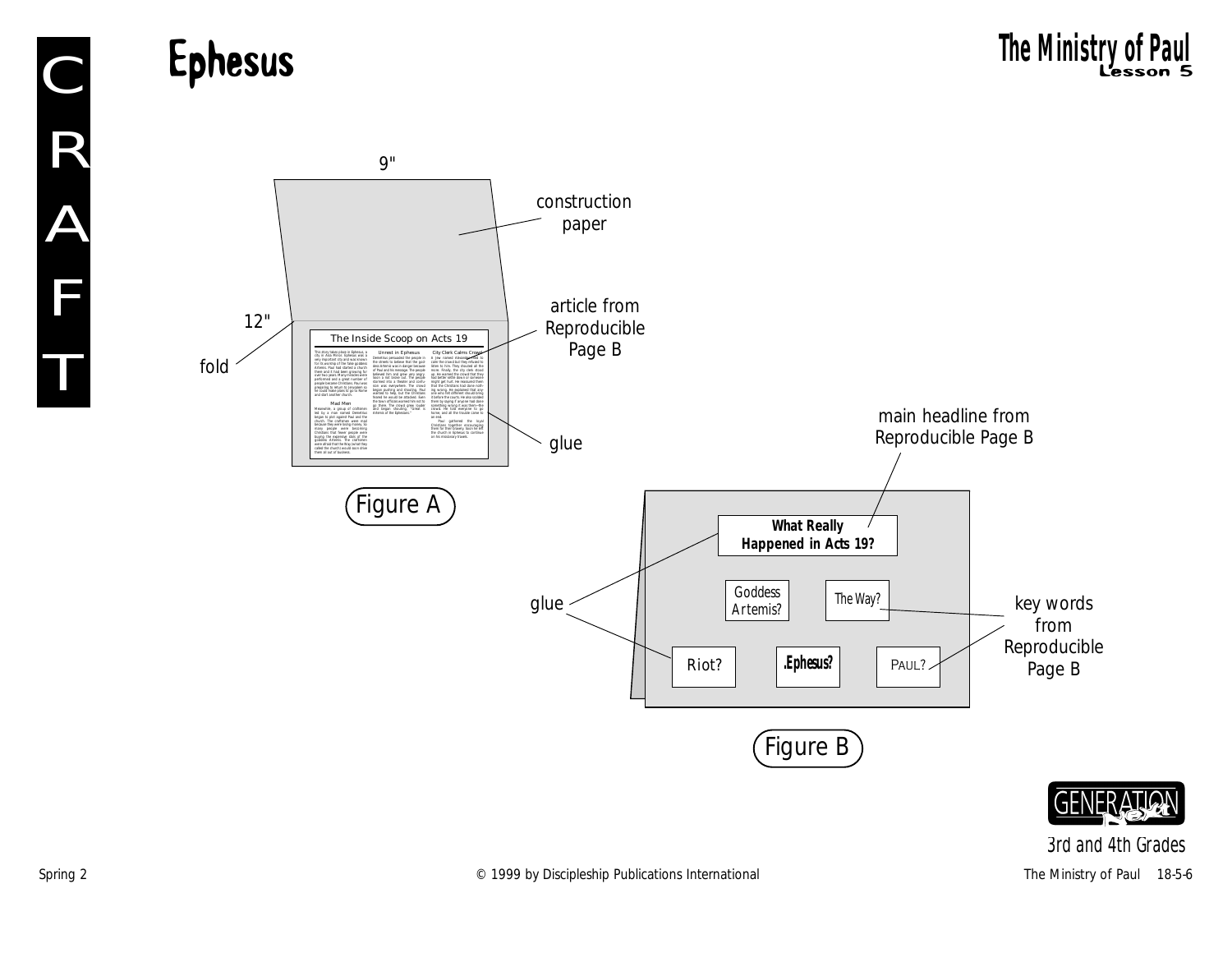# The Audition

The students will learn and memorize today's Scripture Memory Verse as they "audition" for a preaching position.

# Scripture Memory Verse

Live such good lives among the pagans that, though they accuse you of doing wrong, they may see your good deeds and glorify God on the day he visits us. *1 Peter 2:12*

# **Materials**

RI

 $PT_c$ 

 $\bigcup$ 

RE

M

k<br>M

M

 $\mathcal O$ 

R

Y

*For the teacher:*

- a container
- scissors
- *Reproducible Pages:*
- Page C, 1 copy for the teacher

# Preparation

- 1. Cut out the small strips from your copy of Reproducible Page C. Fold them and place them in the container.
- 2. Practice leading this activity.

# Instructions

- 1. Introduce today's activity: *In your Bible Story this week, you are learning about Paul's exciting trip to Ephesus. The entire city was in an uproar and rioted for hours—all because of Paul's message about Jesus. But even though the people accused Paul of wrongdoing, the clerk reminded the people that the disciples had done nothing wrong! Today's Scripture Memory Verse says that we should live such good lives, that even though people accuse us of doing wrong, they can still see our godly lives.*
- 2. Show the students the Scripture Memory Verse on the back of this Lesson Card. Say it to them three times as they follow along. Ask them to say it together with you three more times.
- 3. Tell the students that Peter wrote this verse in his first letter. Explain that it describes what happened to Paul and also happens to many other disciples even today. Ask the students if they know the meaning of the following words: pagan, accuse, good deeds. Explain these words so that the students will have a better understanding of the verse.
- 4. Tell the students that they are going to participate in an audition. Explain that an audition is when you try out for a part in a play or a production. Tell the students that they are going to audition to be Paul. They will say today's verse as if they were Paul. Explain that they will audition first as a group, then in pairs, and lastly by themselves. Tell the students that they can use body or facial gestures to add to the feeling and expression of the verse.
- 5. Show the students the container with the papers you prepared. Explain that each time they will say the verse as described on the paper. Take out one piece of paper and demonstrate it for the students and then return it to the container.
- 6. Have the students stand in a circle. Standing in the center, pull out a piece of paper and read it to the students. Tell the students to say the Scripture Memory Verse all together as a group in the way described. Do this as a group for three more slips of paper.
- 7. Divide the students into pairs. Pull out a piece of paper and have each pair take turns coming into the center and saying the Scripture Memory Verse to the group as described on their paper. Do this for two more slips of paper.
- 8. Now tell the students that they will audition individually. Take out one slip of paper and have each student take a turn coming into the center of the circle and saying the verse as described. Do this for the remaining slips of paper.

# Conclusion

Ask the students how they feel when someone falsely accuses them of doing something wrong. Explain that even when we try to do what is right in God's eyes, some people will accuse us of doing wrong. Encourage them that God is glorified when we do what pleases him. Close with a prayer asking God to help us live godly lives.

# Teacher Tips

- Make sure that the students say the scripture reference as part of the verse.
- Practice saying the verse using all the ways described on your copy of Reproducible Page C.

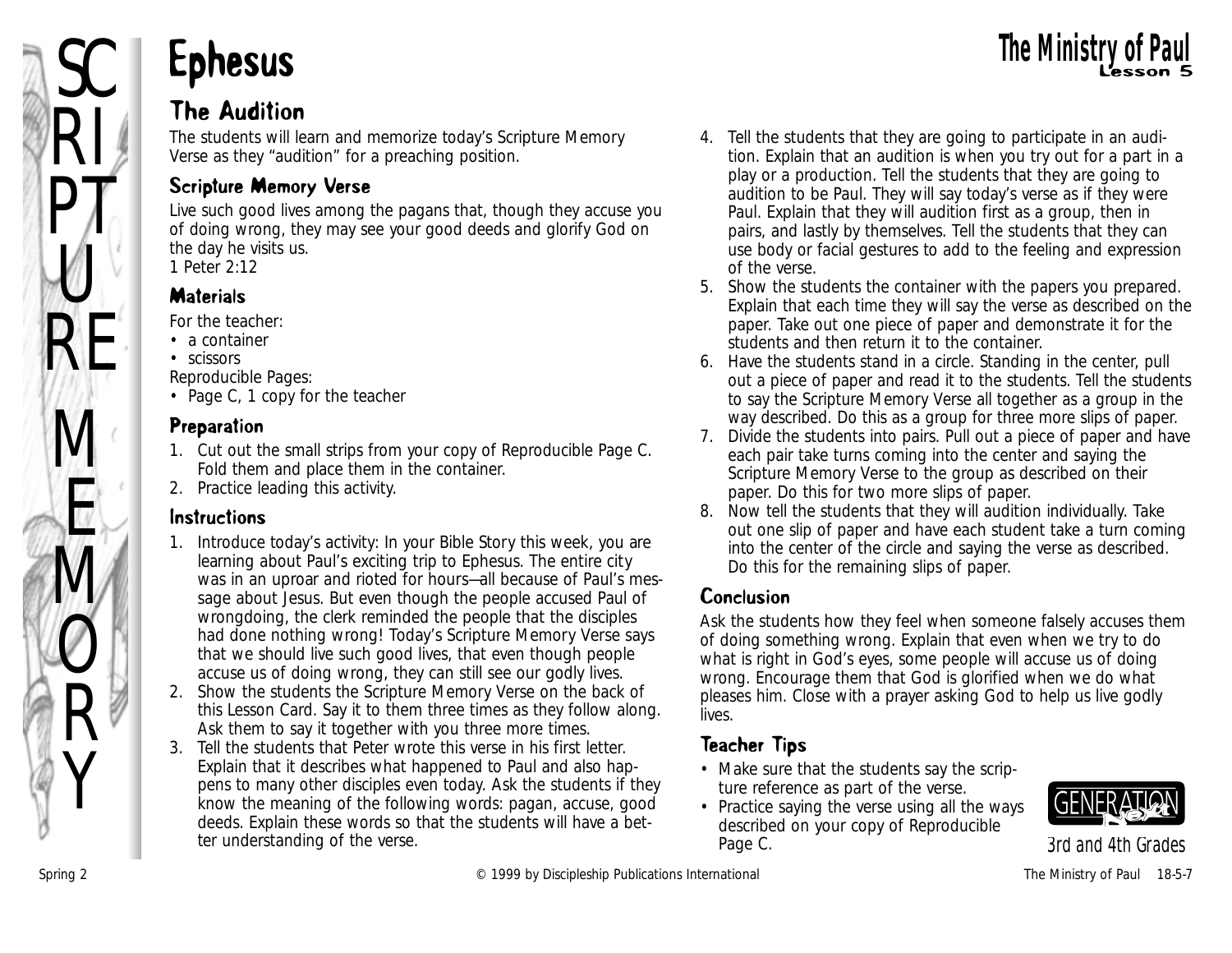Ephesus The Ministry of Paul **The Ministry of Paul Science of Paul Science of Paul Science of Paul Science of Paul Science of Paul Science of Paul Science of Paul Science of Paul Science of Paul Science of Paul Science of Paul Science of Paul Science** 

Live such good lives among the pagans that, though they accuse you of doing wrong, they may see your good deeds and glorify God on the day he visits us. 1 Peter 2:12

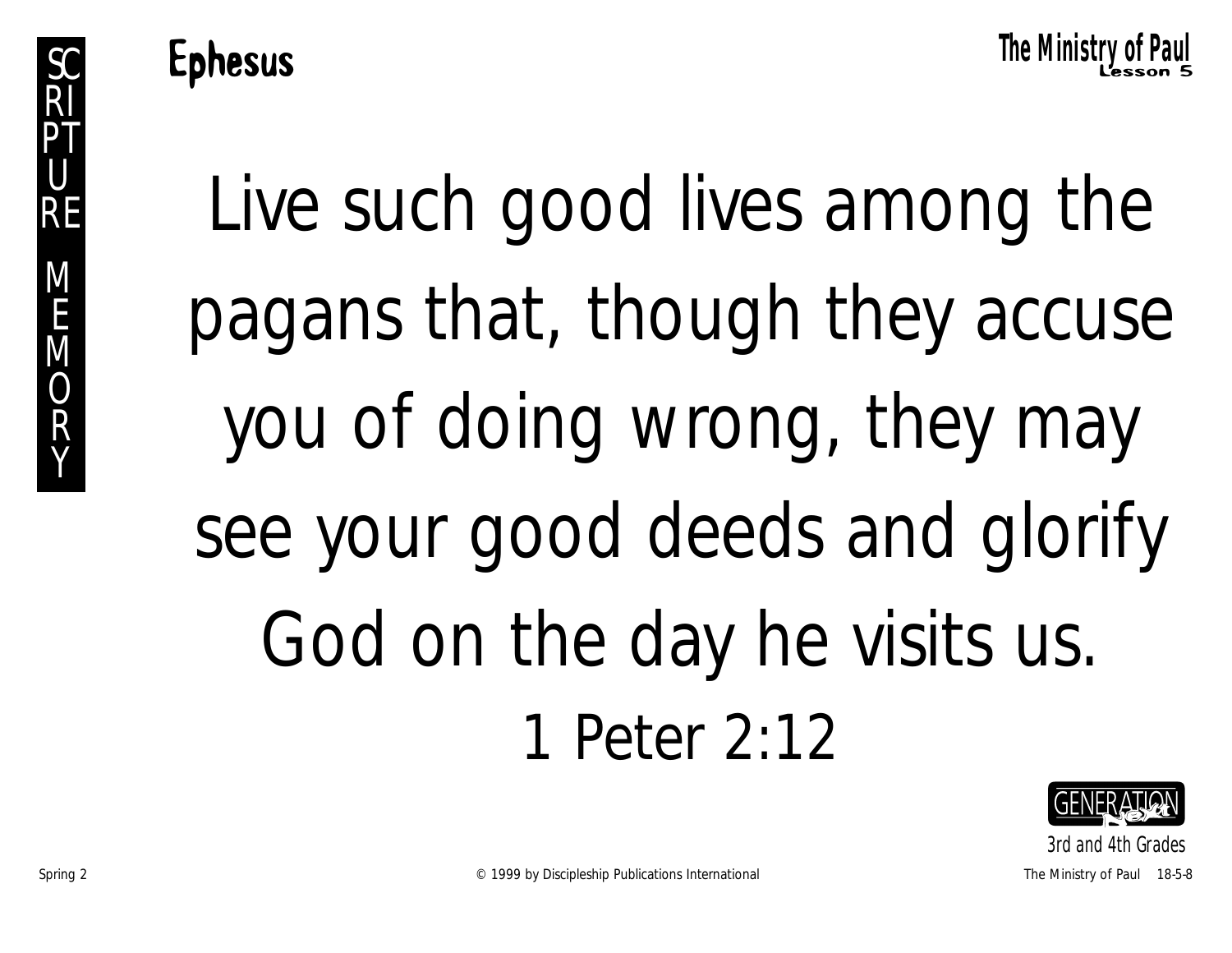P

R

E •

C

L

 $\sum_{i=1}^{n}$ 

 $\sum_{i=1}^{n}$ S

## Ephesus **The Ministry of Paul**

# Lesson Objectives

- The students will state two reactions the people of Ephesus had to Paul's preaching.
- The students will state one reason why some people reject God.
- The students will name a godly response to negative peer pressure.

# Lesson Text

Acts 19

# Scripture Memory Verse

Live such good lives among the pagans that, though they accuse you of doing wrong, they may see your good deeds and glorify God on the day he visits us.

*1 Peter 2:12*

# Ephesus Crossing

The students will review this week's lesson as they complete this crossword puzzle.

## **Materials**

*For each student:*

• pencil

*Reproducible Pages:*

• Page D, 1 copy for each student

# Preparation

Complete the activity on your copy of Reproducible Page D.

#### Instructions

**Lesson Objectives**<br>
The andmostration of the product of the Minister Constrainer Constrainer and Spring Constrainer and Spring Precises Sectionly Permission Constitute of the Minister Constrainer and Spring Constrainer an 1. Greet the students as they arrive. Remind them that they are learning about Paul's missionary adventures in Ephesus. Tell them that they will review their Bible Story about Paul in Ephesus as they do a crossword puzzle.

Lesson Plan

Centers:

Greeting and Registration

Welcome and Singing

NOTE: Allow time for a snack.

Preclass Activity: Ephesus Crossing

Game: Adventures in Ephesus

Life Application: Stand and Deliver

Bible Skills: Places in Time (Part 5)

- 2. Tell the students to find a partner and open their Bibles to Acts 19. Distribute the copies of Reproducible Page D and pencils to the students.
- 3. Circulate among the students to offer help and encouragement. Check their answers with the Answer Key.

# Answer Key

#### **Across**

1. Ephesus 3. synagogue 4. Tyrannus 5. miracles 8. idol 11. riot

#### **Down**

2. Holy Spirit 6. Sceva 7. evil 10. honor 12. burned

# Teacher Tips

• Encourage the students who did not hear this week's Bible Story to read Acts 19 first before doing the crossword puzzle. Help these students find a partner who did hear the Bible Story.

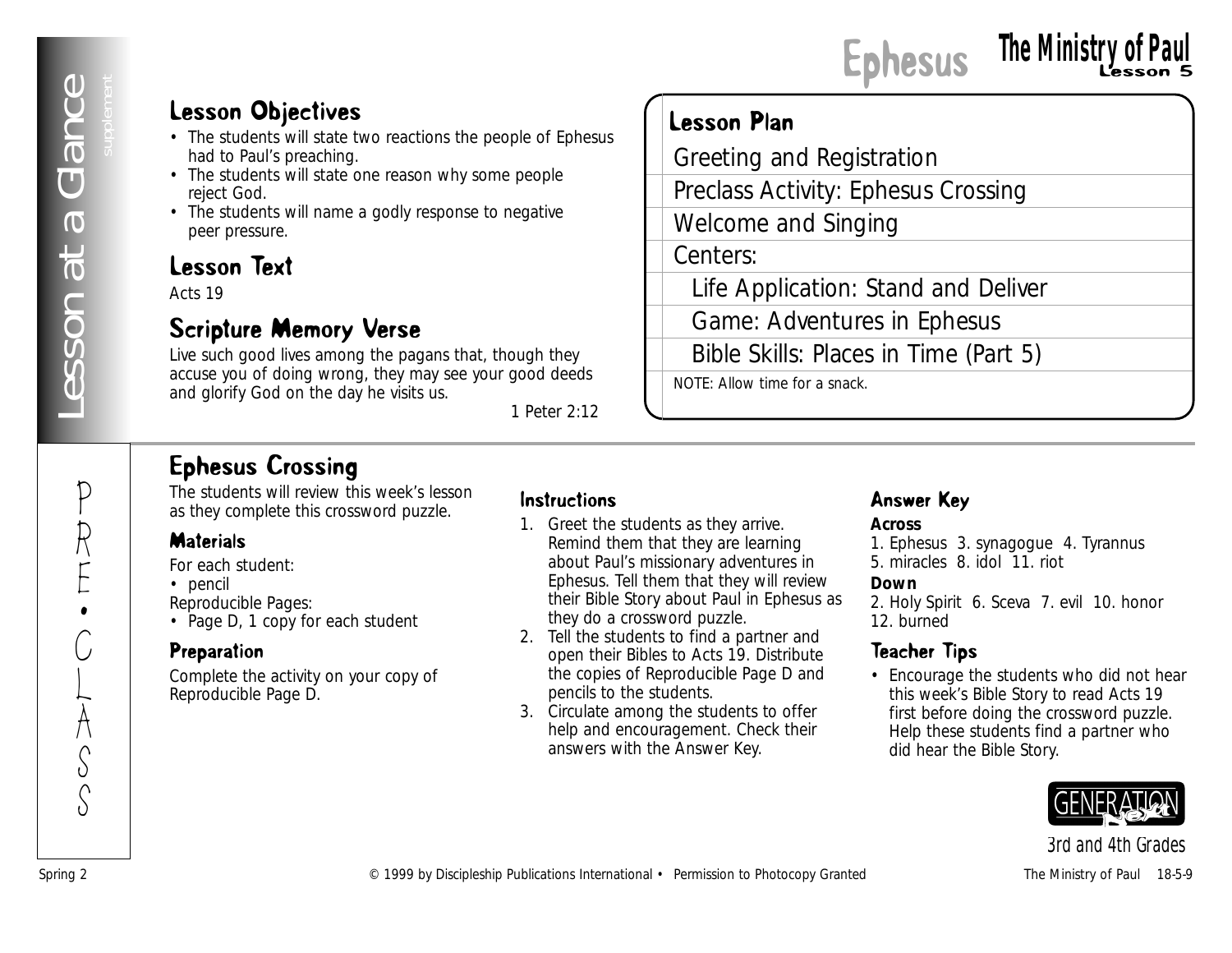

1. Neatly print on the large writing surface:  $2 + 2 =$ 

2. Read Acts 19 to review the events of this week's Bible Story.

The students will review Paul's response to negative peer pressure.

3. Practice presenting this activity.

#### Reviewing the Bible Story

**Materials** 

• marker • masking tape

Preparation

*For the teacher:* • large writing surface

Stand and Deliver

Open your Bibles to Acts 19. *This week you learned about Paul's adventures in Ephesus. When he first arrived there he taught the twelve men who only knew about John the Baptist's baptism, and not about being baptized into the name of the Lord Jesus. When the Jews there refused to believe and publicly criticized Paul's teachings, Paul did not give up. He went to teach the Gentiles—the people who were not Jews. Many Gentiles listened and believed. After a while, some of the craftsman who made shrines for the false goddess Artemis became upset with Paul because more and more people were turning away from Artemis to become Christians. Demetrius pressured the craftsmen to riot. Paul could have felt pressured to stop preaching but he did not. He continued preaching! Paul was faced with an entire city who was angry with him.*

- *How do you think you would feel if everyone in your class plotted against you because of your faith in God? Would you still tell people about Jesus?*
- *How do you think you would feel if everyone in your school got together to have an assembly against you because of your faith in God? Would you still tell people about Jesus?*

#### Life Application

Explain that today they will be having a short math lesson. Tell them that you will be presenting the results of some new research. Tell them that two plus two no longer equals four. Researchers say that that they believe that two plus two now equals five! Write "5" on

the large writing surface in the space after the equation. Ask the students if they agree with you. If not, ask them why? Try to persuade the students to accept this new finding, saying:

- *Researchers are very smart, so they must be right.*
- *What do you know? You're only in third or fourth grade.*
- *Well, I won't be your friend if you don't agree to this.*
- *Oh! It makes me feel so sad that you cannot see this!*
- *If you don't say "Two plus two equals five" then I'm going to tell everyone that you don't understand math.*

After each "pressure statement" let the students respond. After the pressure statements and the students' response, explain that you did this to demonstrate what happens with peer pressure. Assure them that you know that two plus two is four and change the equation on the large writing surface.

*How did you feel when I tried to put pressure on you to believe the answer was five?* (Take responses.)

Ask the students what are some situations where they are pressured to do something that they know is wrong. (lie, exclude others, steal, disobey, etc.) Ask them what are some godly responses they can have to resist peer pressure? (pray, leave the situation, tell their parents, talk with their teachers, come to Bible class to learn, study the Bible about what it says on the subject, etc.)

#### Conclusion

Ask the students if they can think of any other people in the Bible who faced peer pressure and did not give in. (Daniel, Jeremiah, Ezekiel, etc.) Encourage the students to talk to their parents about how they can overcome peer pressure. Close with prayer asking God to give them strength to resist peer pressure and do what Jesus would want them to do.

# Teaching Tips

• Talk about how "peer pressure" from their friends in church can be positive if they are trying to help them do what would honor and please God.

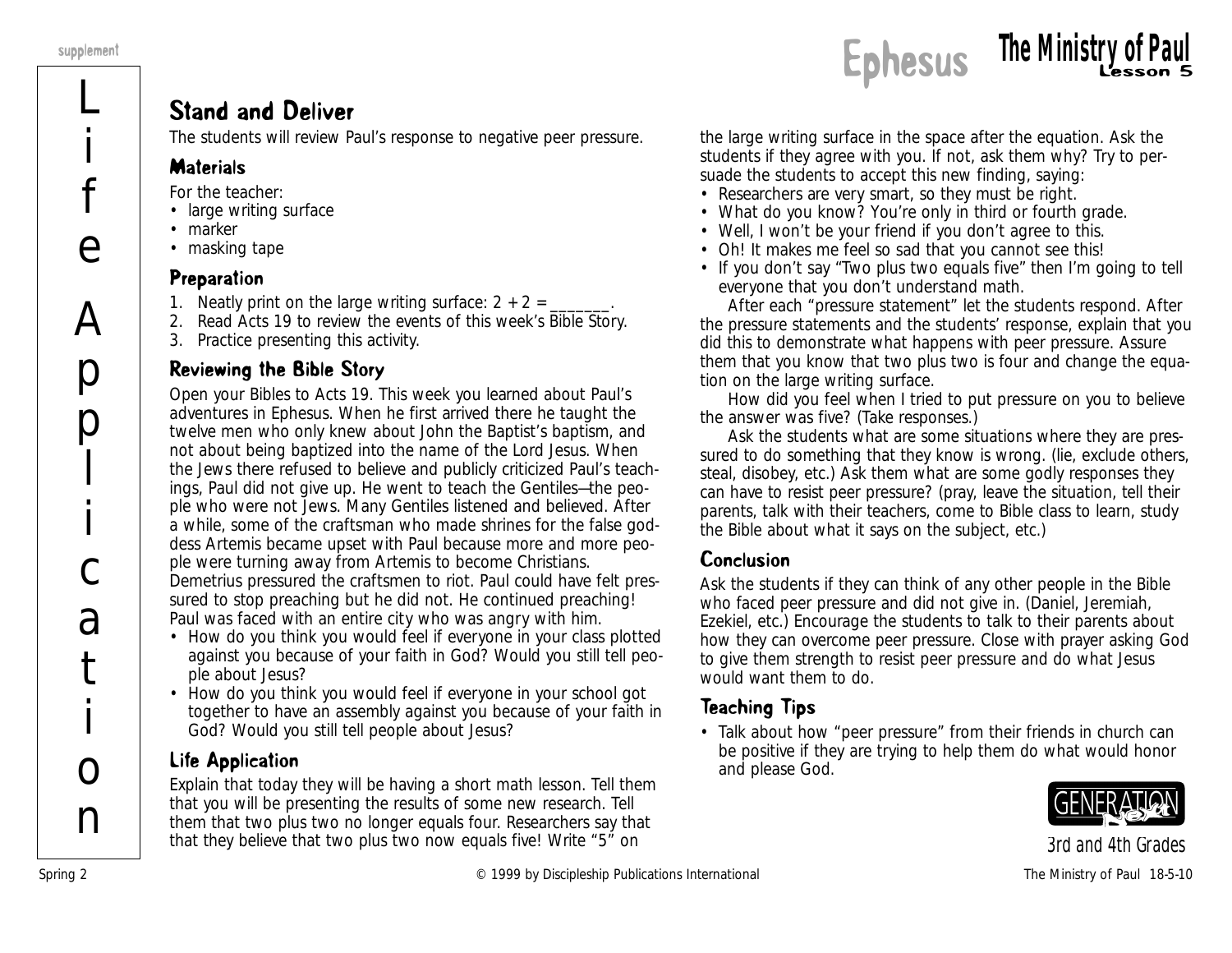

# Adventures in Ephesus

The students will review key words from this week's Bible Story as they play this variation of Bingo.

### **Materials**

*For each student:*

- 9 small, flat objects (e.g., pennies, buttons, etc.)
- pencil

*For the teacher:*

• large writing surface

*Reproducible Pages:*

• Page E, 1 copy for each student

#### Preparation

Neatly print the following words on the large writing surface: Ephesus, shrines, fear of losing business, riot, synagogue, miracles, seven sons of Sceva, beat them, honor.

#### **Instructions**

- 1. Introduce today's activity: *In your Bible Story this week, you learned about the adventures of Paul while he was at Ephesus. Paul taught the good news of Jesus to many people and he received many different responses. Some people were very eager to learn and become disciples. Others were amazed by the powerful miracles that he did. And others were even afraid when they saw that the demons even knew who Paul was. But there were some who did not like Paul's message. One man named Demetrius spoke against Paul and upset the entire city and a riot began! But God protected Paul, and in the end it was announced that Paul had done nothing wrong to deserve such treatment. Today we will play a game like Bingo to review the main ideas and events of this exciting story.*
- 2. Distribute the copies of Reproducible Page E and pencils to the students. Show the students the words on the large writing surface. Tell them to write each word or phrase in one of the spaces on their game card. They can put them in any space they wish. Point out that no two game cards should be alike.
- 3. When the students have finished writing, distribute the game pieces to each student. Explain that you will read nine questions from the back of this Lesson Card. They will place a marker on the square that has the correct answer to the question. The first student to get three in a row says "Amen!" and is the winner of that round.
- 4. Play as many rounds as time permits. Repeat the questions, changing the order in which you ask them. Suggest that the students trade their game cards with another student for even more variety.

# Conclusion

Ask the students how it makes them feel to know that an entire city was in a riotous uproar because of Paul's faith in God. Encourage them that God wants to use disciples to make a great impact on entire cities. Close with a prayer thanking God for the powerful message of Jesus.

# Teacher Tips

- Encourage the students not to make identical cards.
- If possible, provide small, simple prizes for the winners.

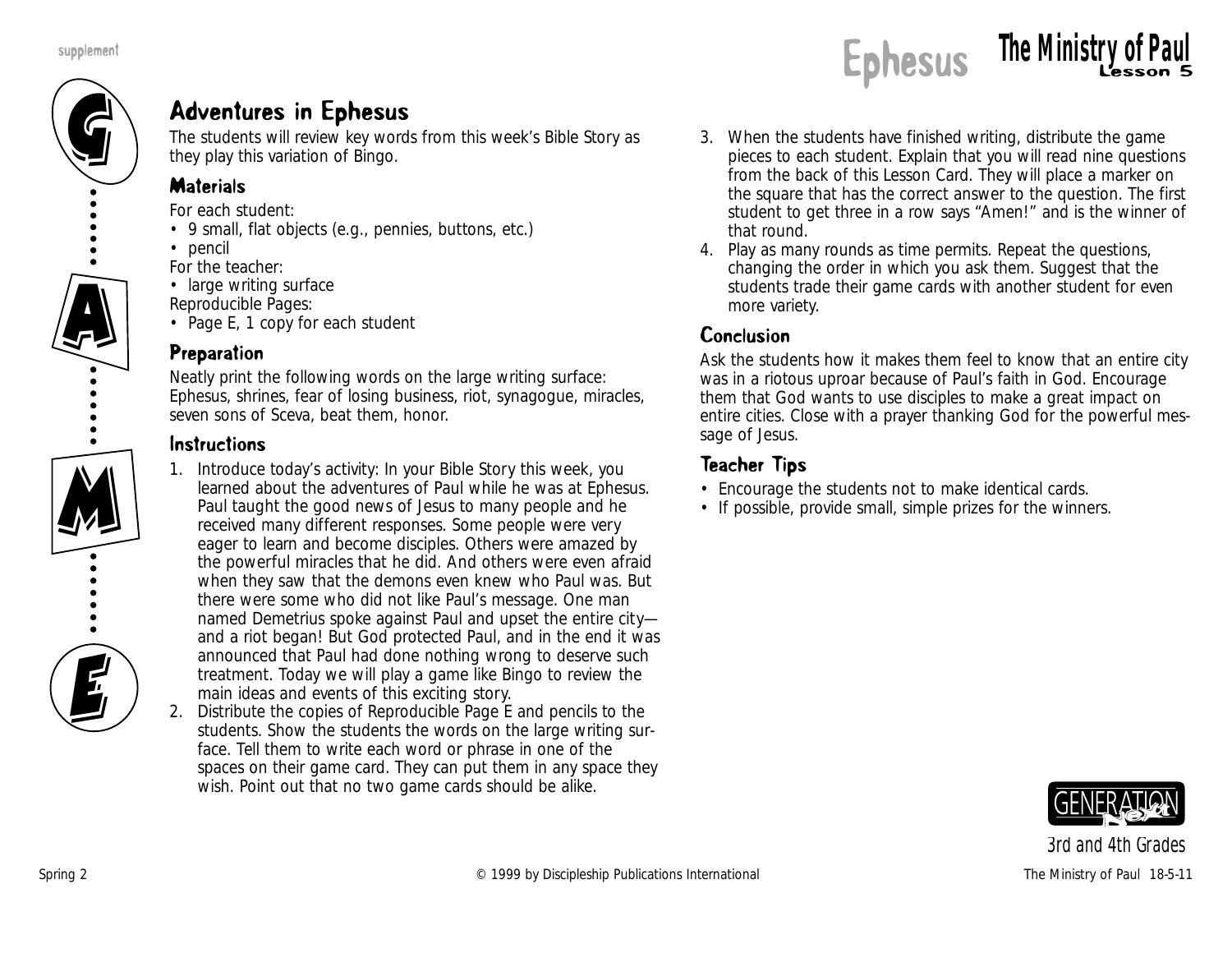

G

A

M

E



# Adventures in Ephesus

Questions and Answers

- *1. In this week's lesson, Paul preached the gospel in this city*. (Ephesus)
- *2. These are places where Paul often preached*. (synagogues)
- *3. These are what God did through Paul*. (miracles)
- *4. These men tried to cast out demons in Jesus' name, like Paul did*. (seven sons of Sceva)
- *5. This is what the demon-possessed man did to the seven sons of Sceva?* (beat them)
- *6. After seeing God's power, the people held the name of Jesus in high* \_\_\_\_\_\_\_\_\_\_\_\_\_ . (honor)
- *7. The silversmiths and craftsmen made these so that the Ephesians could worship the goddess called Artemis.* (shrines)
- *8. This is what Demetrius, the silversmith, caused among the entire city of Ephesus*. (riot)
- *9. This is why Demetrius and the craftsman caused the riot*. (fear of losing business)

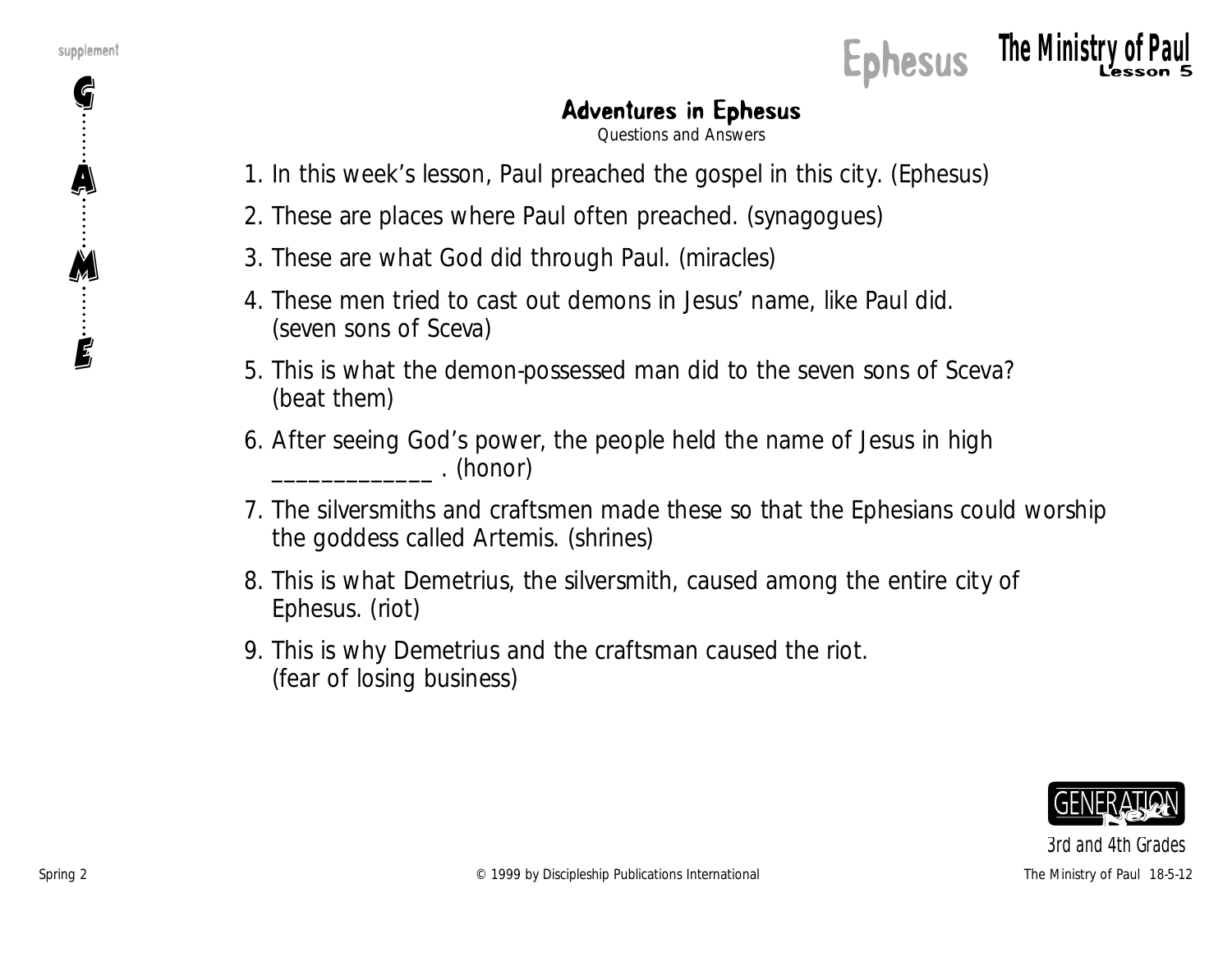# Places in Time (Part 5)

The students will continue to work on a timeline of Paul's missionary journeys.

### **Materials**

*For each student:*

- colored pens or pencils
- *For the teacher:*
- timelines from Unit 18 Lessons 1-4
- tape

*Reproducible Pages:*

• Page F, 1 copy for each student

#### Preparation

- 1. Complete the activity on your copy of Reproducible Page F.
- 2. Tape your copy of Reproducible Page F to your existing timeline.

### Instructions

- 1. Introduce today's activity: *In this week's lesson you learned about Paul's travels to Ephesus. Paul stayed there for a while. He preached in the synagogue and in the lecture hall of Tyrannus. God worked many great miracles there through Paul. There was so much opposition to Paul's message that Demetrius, a silversmith, caused a riot in the city! But God was with Paul and the disciples through all of it and in the end they were released and found innocent. In today's activity we are going to add some of these events to our timeline.*
- 2. Distribute the copies of Reproducible F and pencils to the students. Tell the students to open their Bible to Acts 19.
- 3. Ask the students to work in pairs to look up the first scripture reference on their timelines and raise their hands when they have found it.
- 4. Tell the students to find the phrase in the box that best fits the scripture reference and write it in the blank provided. Remind them to circle the two phrases that do not belong.
- 5. Continue until all the blanks are filled in. Use the Answer Key on the back of this Lesson Card to check the students' work. When the students have filled in all the blanks on their pages, have them color the pictures.
- 6. Distribute the previous timelines to the students. Have them tape today's timeline next to the one from the last lesson (Unit 18 Lesson 4). Then have the students review the events from the previous timelines.
- 7. Collect the folders to bring back for the next class.

# Conclusion

Ask the students what their favorite adventure of Paul has been and why. Point out that Paul's missionary journeys were filled with exciting people, places and events—as well as some difficult and painful persecution. Encourage the students that God wants disciples to be like Paul and stand strong in the good and exciting times as well as in times of opposition and persecution. Close with a prayer for the students to trust God in all circumstances.

# Teacher Tips

- If a student misses a class during this unit, save that week's timeline sheet for them and tape it to their timeline.
- Think of additional ways to make this activity interactive and fun for the students.

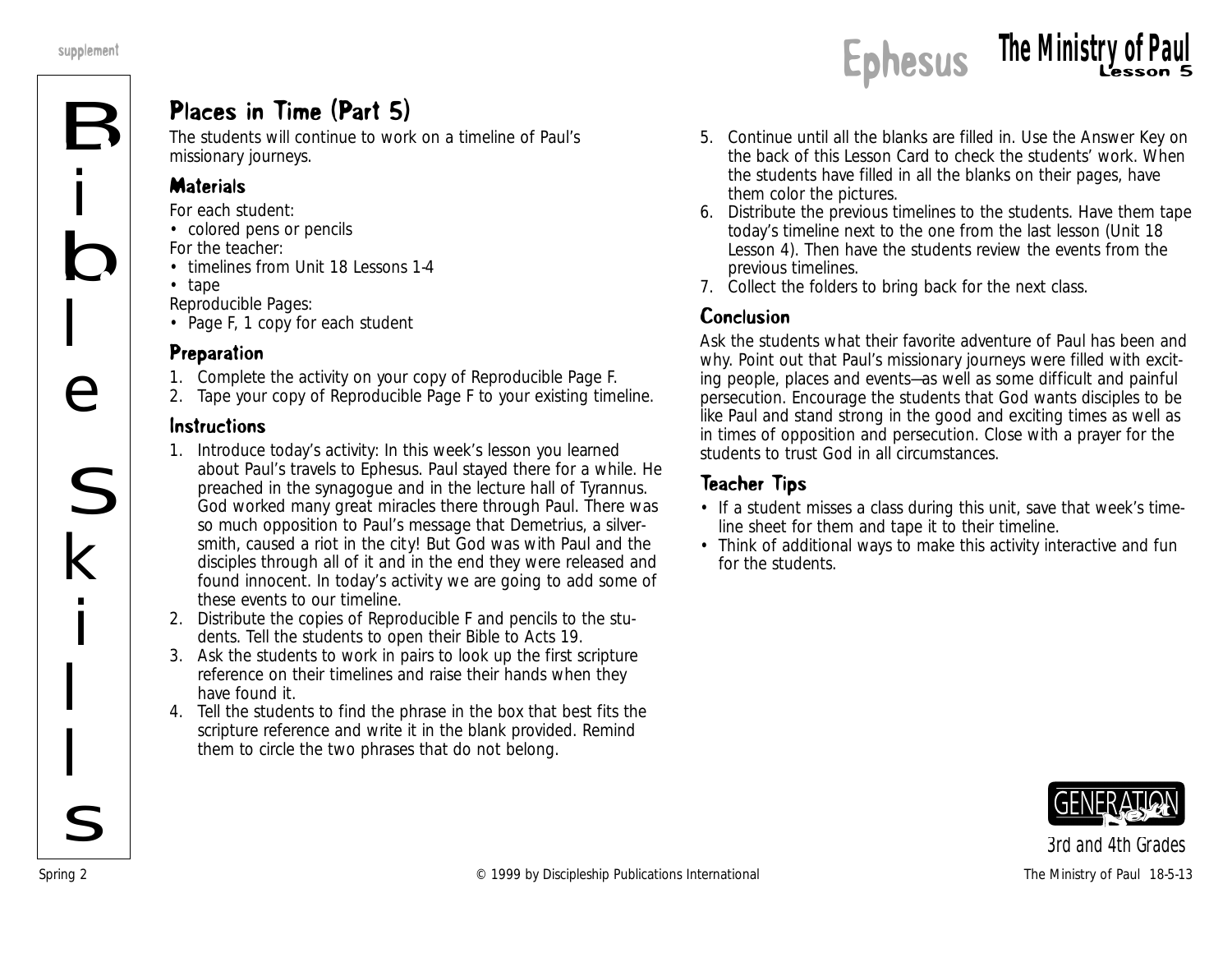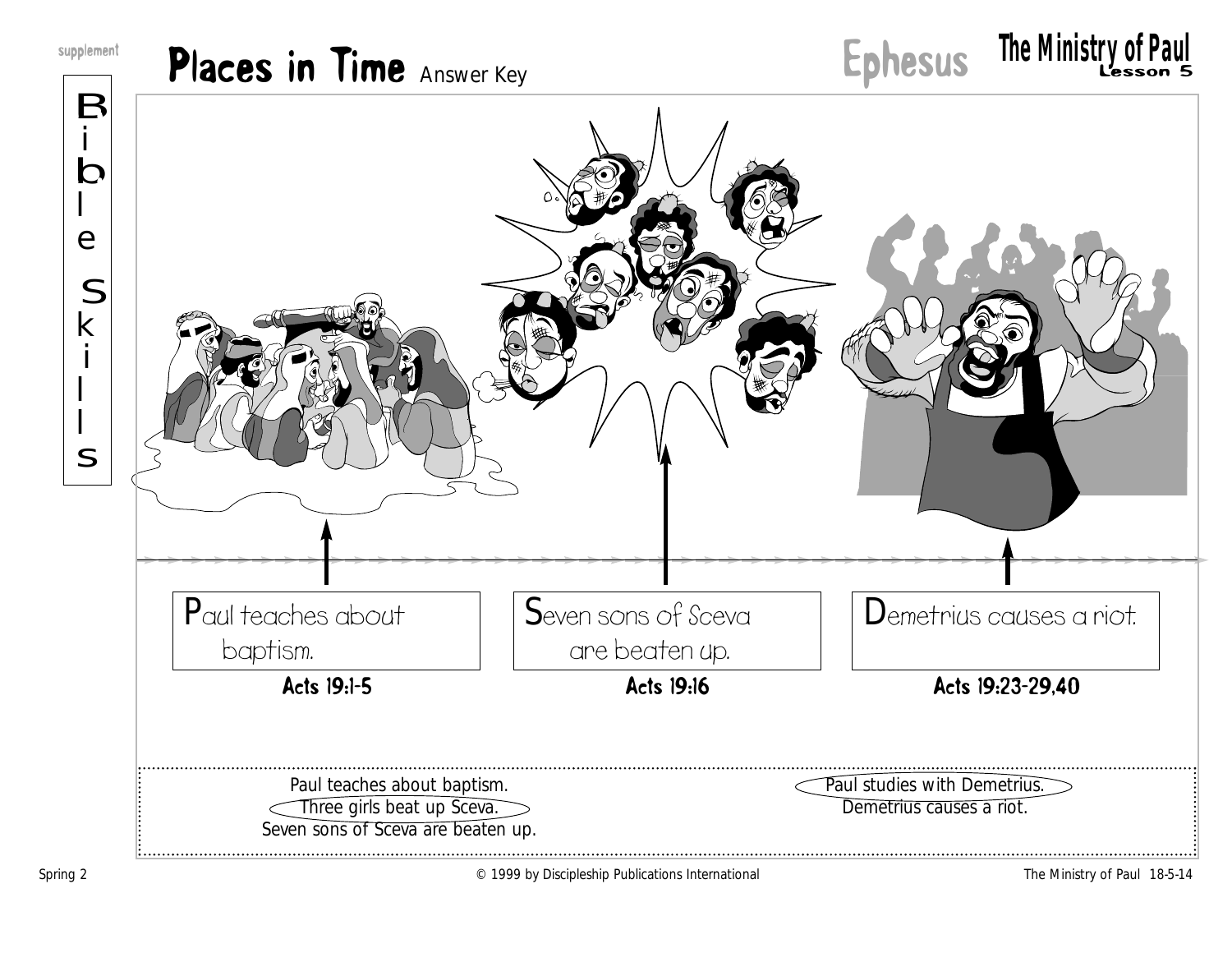**Core/Bible Story**<br>1 copy for each student

The Ministry of Paul





*3rd and 4th Grades*

Spring 2 © 1999 by Discipleship Publications International • Permission to Photocopy Granted The Ministry of Paul 18-5-15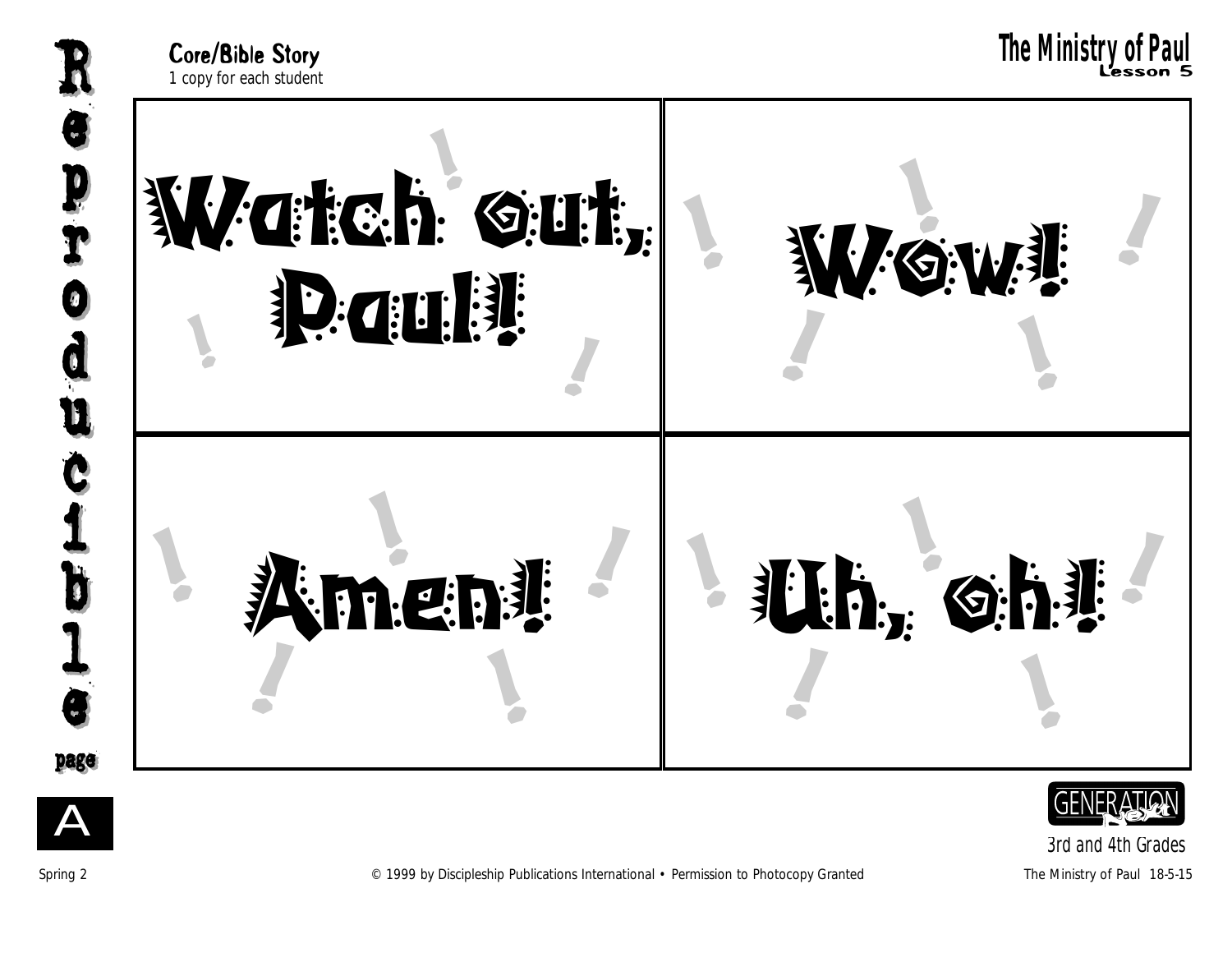**Core/Craft**<br>1 copy for each student **The Ministry of Paul**<br>
The Ministry of Paul Resson 5<br>
The Ministry of Paul Resson 5

# The Inside Scoop on Acts 19 | Goddess

This story takes place in Ephesus, a city in Asia Minor. Ephesus was a very important city and was known for its worship of the false goddess Artemis. Paul had started a church there and it had been growing for over two years. Many miracles were performed and a great number of people became Christians. Paul was preparing to return to Jerusalem so he could make plans to go to Rome and start another church.

# Mad Men

Meanwhile, a group of craftsmen led by a man named Demetrius began to plot against Paul and the church. The craftsmen were mad because they were losing money. So many people were becoming Christians that fewer people were buying the expensive idols of the goddess Artemis. The craftsmen were afraid that the Way (what they called the church) would soon drive them all out of business.

# Unrest in Ephesus

Demetrius persuaded the people in the streets to believe that the goddess Artemis was in danger because of Paul and his message. The people believed him and grew very angry. Soon a riot broke out. The people stormed into a theater and confusion was everywhere. The crowd began pushing and shouting. Paul wanted to help, but the Christians feared he would be attacked. Even the town officials warned him not to go there. The crowd grew louder and began shouting, "Great is Artemis of the Ephesians."

## City Clerk Calms Crowd

A Jew named Alexander tried to calm the crowd but they refused to listen to him. They shouted all the more. Finally, the city clerk stood up. He warned the crowd that they had better settle down or someone might get hurt. He reassured them that the Christians had done nothing wrong. He explained that anyone who felt different should bring it before the courts. He also scolded them by saying if anyone had done something wrong it was them—the crowd. He told everyone to go home, and all the trouble came to an end.

Paul gathered the loyal Christians together encouraging them for their bravery. Soon he left the church in Ephesus to continue on his missionary travels.



The Ministry of Paul

Artemis?







main headline



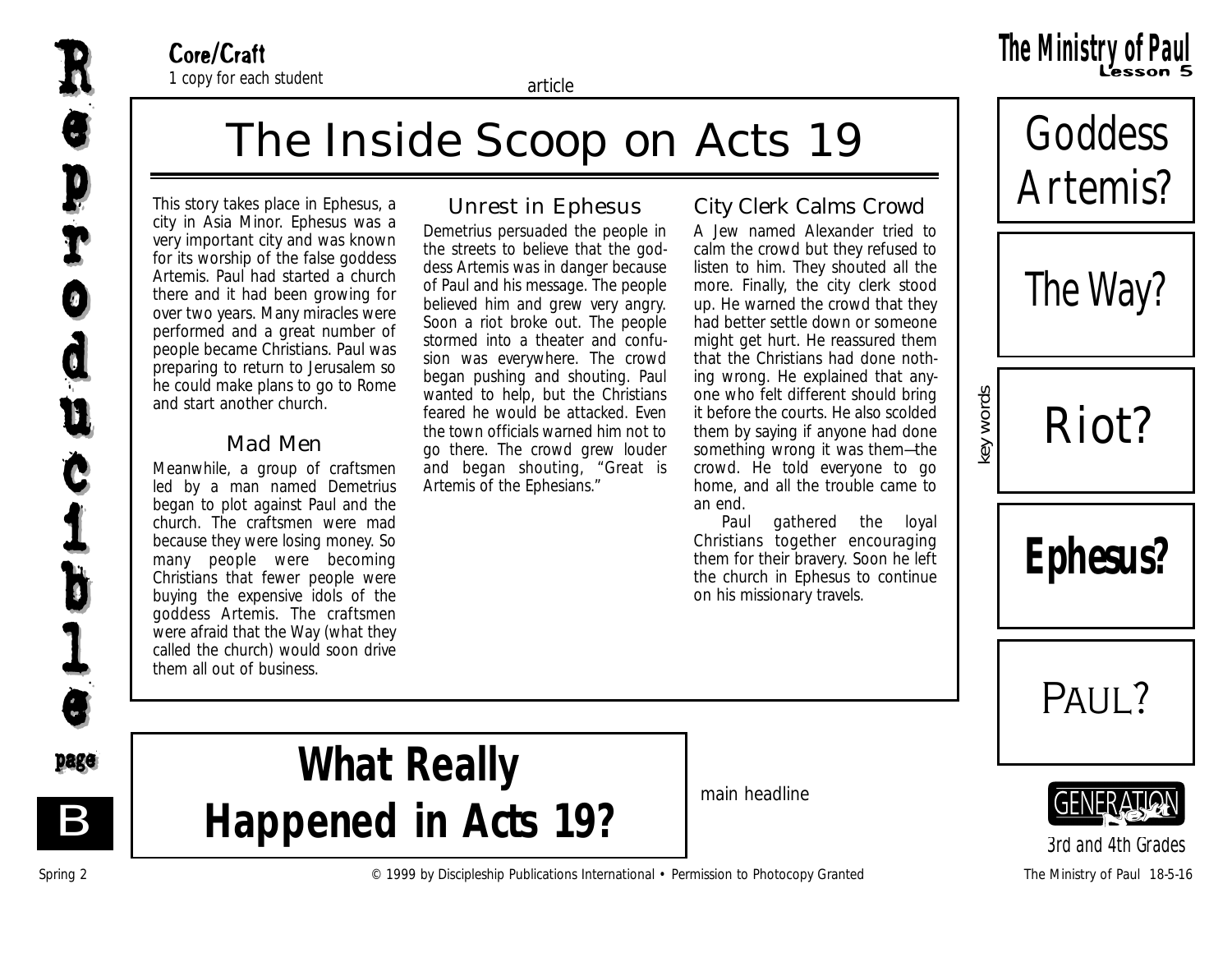

C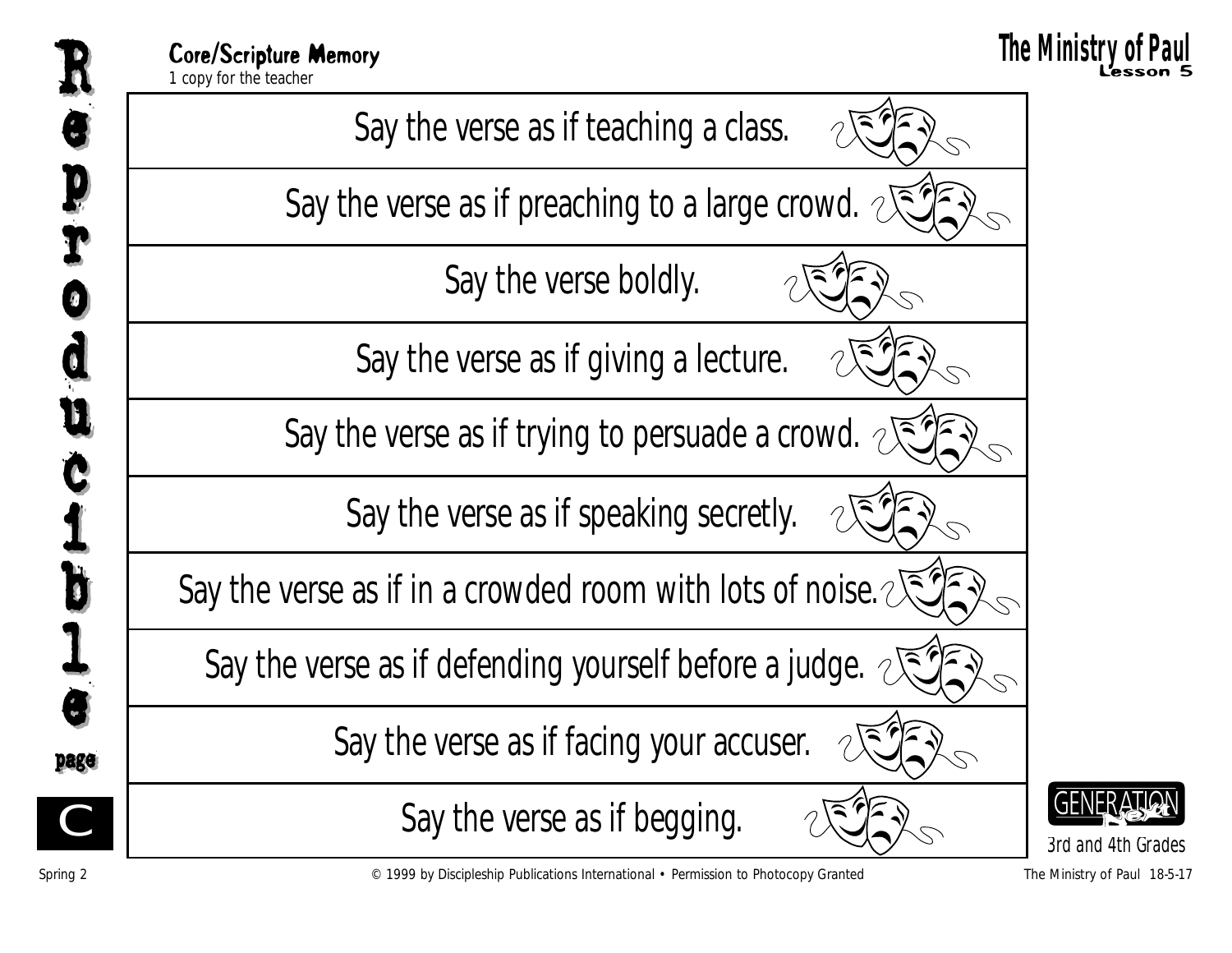This page intentionally left blank



Spring 2 The Ministry of Paul 18-5-18 *3rd and 4th Grades*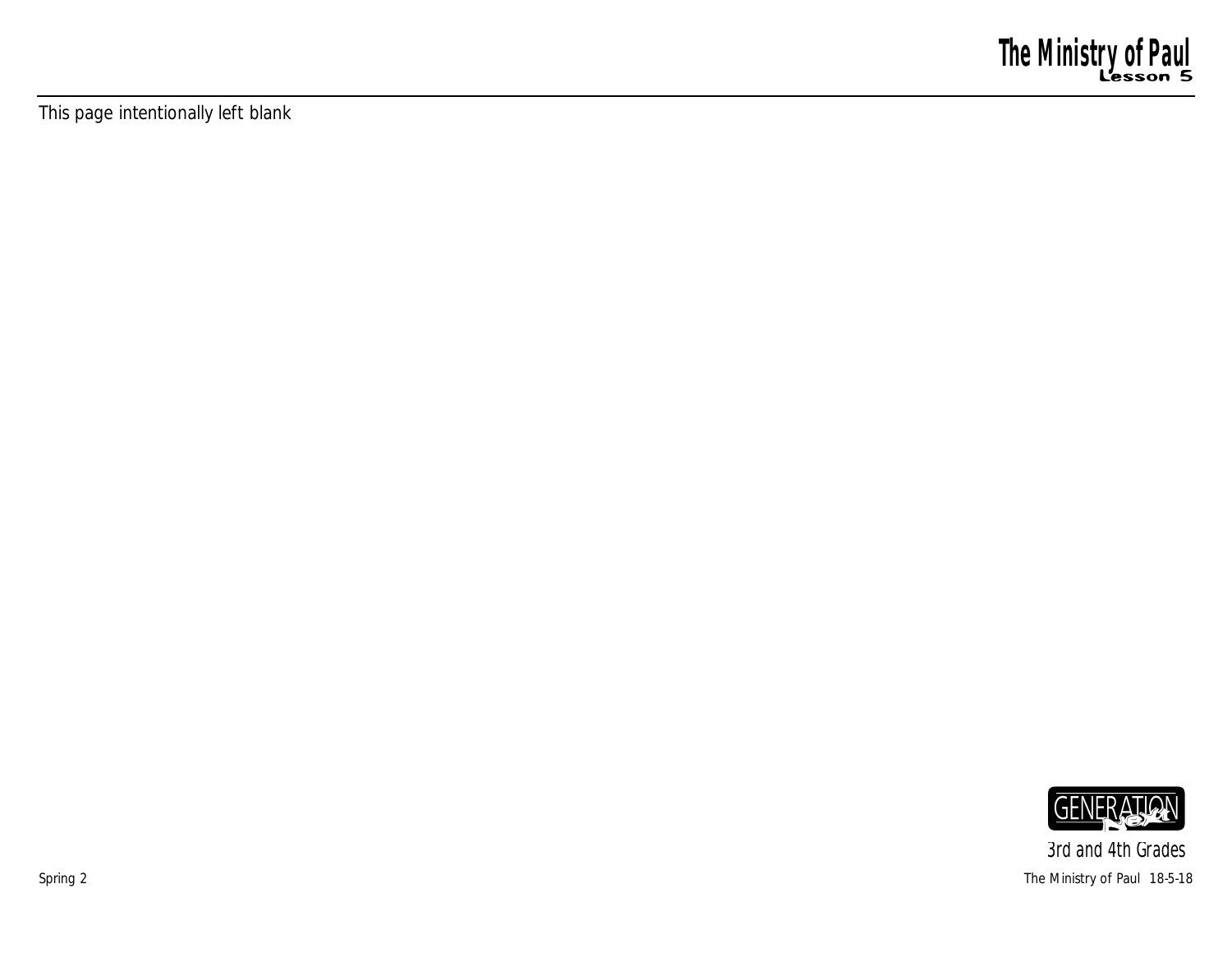|               | Supplement/Preclass<br>1 copy for each student | <b>The Ministry of Paul</b>                                                         |                                                                                                                                                                                                                                                                                                                                                                                                                                                             |  |
|---------------|------------------------------------------------|-------------------------------------------------------------------------------------|-------------------------------------------------------------------------------------------------------------------------------------------------------------------------------------------------------------------------------------------------------------------------------------------------------------------------------------------------------------------------------------------------------------------------------------------------------------|--|
|               |                                                | <b>Ephesus Crossing</b>                                                             | <b>Name</b> __________________                                                                                                                                                                                                                                                                                                                                                                                                                              |  |
| <b>D</b><br>T | 2                                              | <b>Across</b>                                                                       | 1. Paul preached in E________. (Acts 19:1)<br>3. Paul often preached in the s_______. (Acts 19:8)<br>4. Paul preached in the hall of T_______. (Acts 19:9)<br>5. God did extraordinary m_______ through Paul. (Acts 19:11)<br>8. Demetrius was a silversmith who made shrines for Artemis.<br>(Acts 19:23-24) Artemis was a false goddess-or an i<br>11. Demetrius started a r_______ against Paul. (Acts 19:23-29,40)                                      |  |
| page          | 3<br>4                                         | 10<br>8<br>12 <sup>°</sup><br>11<br>6                                               | Down<br>2. Some disciples did not know<br>about the $H$ $S$<br>(Acts 19:2)<br>6. The seven sons of S_______ tried<br>to cast out demons like Paul.<br>(Acts 19:13-14)<br>7. A man with an e________ spirit<br>beat up the seven sons of Sceva.<br>(Acts 19:16)<br>10. People saw the power of God<br>and held the name of Jesus in<br>high h_________. (Acts 19:17)<br>12. Many people repented and<br>b_________ their scrolls of sorcery.<br>(Acts 19:19) |  |
|               |                                                |                                                                                     | 3rd and 4th Grades                                                                                                                                                                                                                                                                                                                                                                                                                                          |  |
| Spring 2      |                                                | © 1999 by Discipleship Publications International • Permission to Photocopy Granted | The Ministry of Paul 18-5-19                                                                                                                                                                                                                                                                                                                                                                                                                                |  |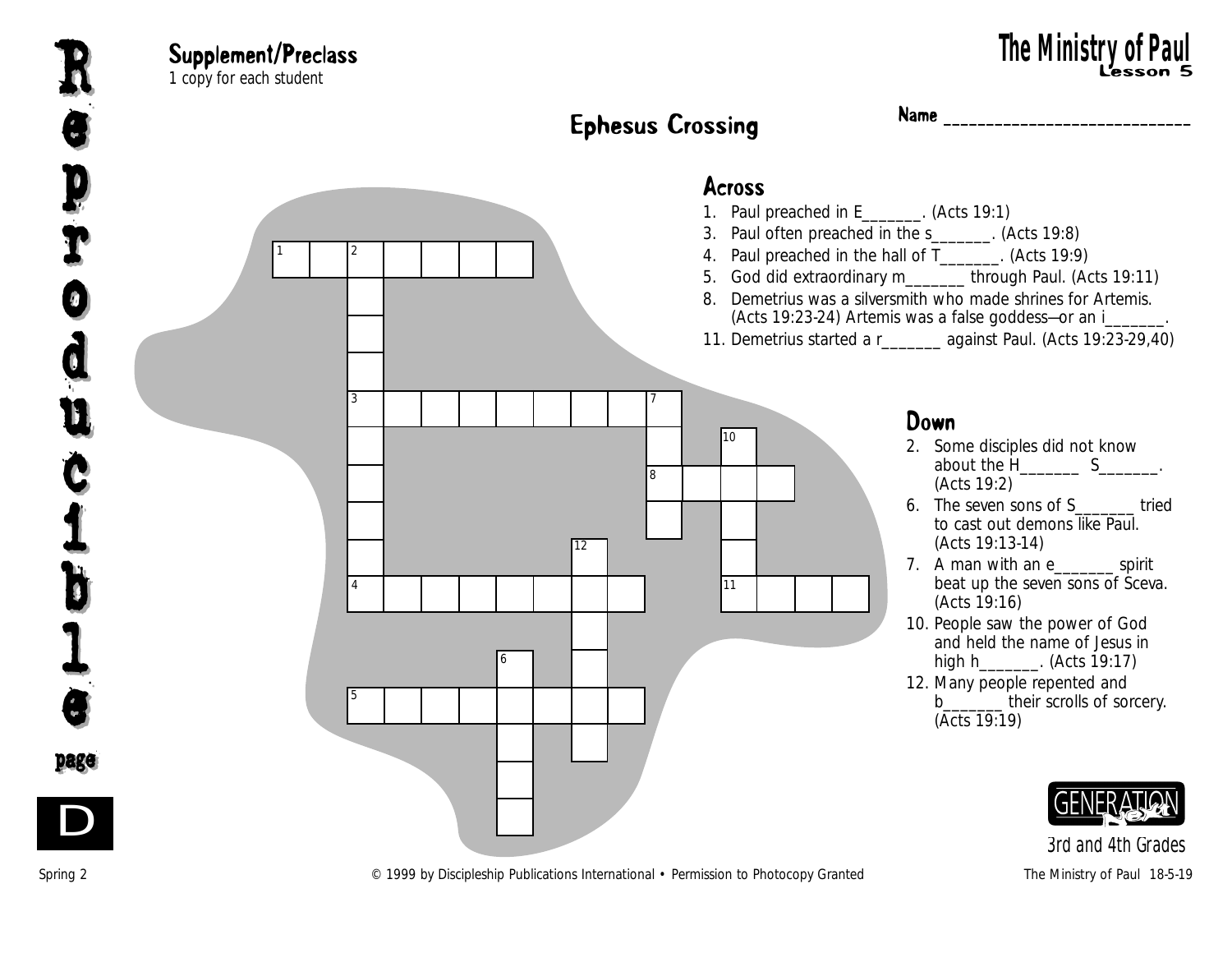Name **\_\_\_\_\_\_\_\_\_\_\_\_\_\_\_\_\_\_\_\_\_\_\_\_\_\_\_\_\_**